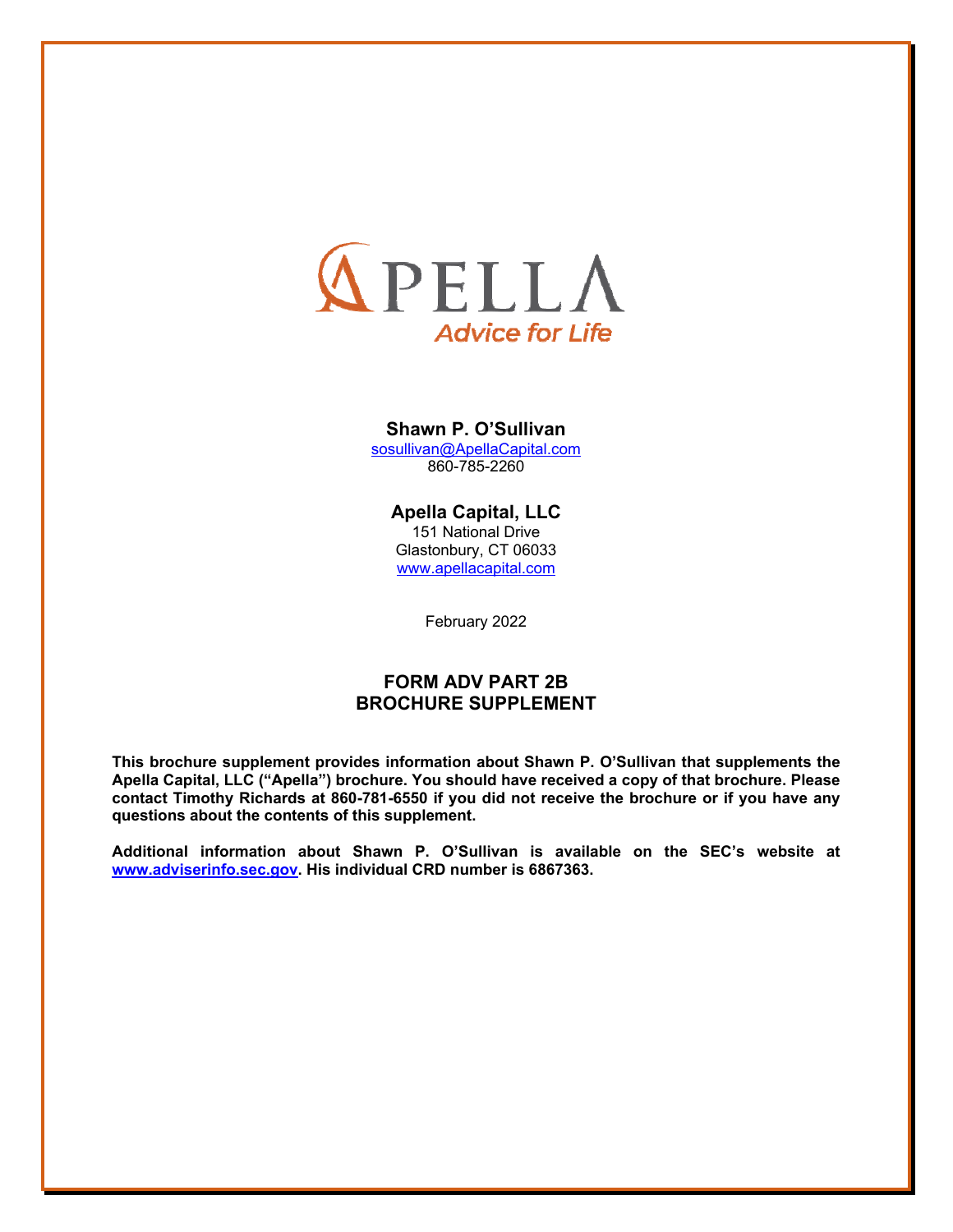Shawn P. O'Sullivan CRD Notes and CRD Notes and CRD Notes and CRD Notes and CRD Notes and CRD Notes and CRD No<br>
Form ADV Part 2B and CRD Notes and CRD Notes and CRD Notes and CRD Notes and CRD Notes and CRD Notes and CRD N Apella IARD No: 171106<br>02/2022

# **Table of Contents**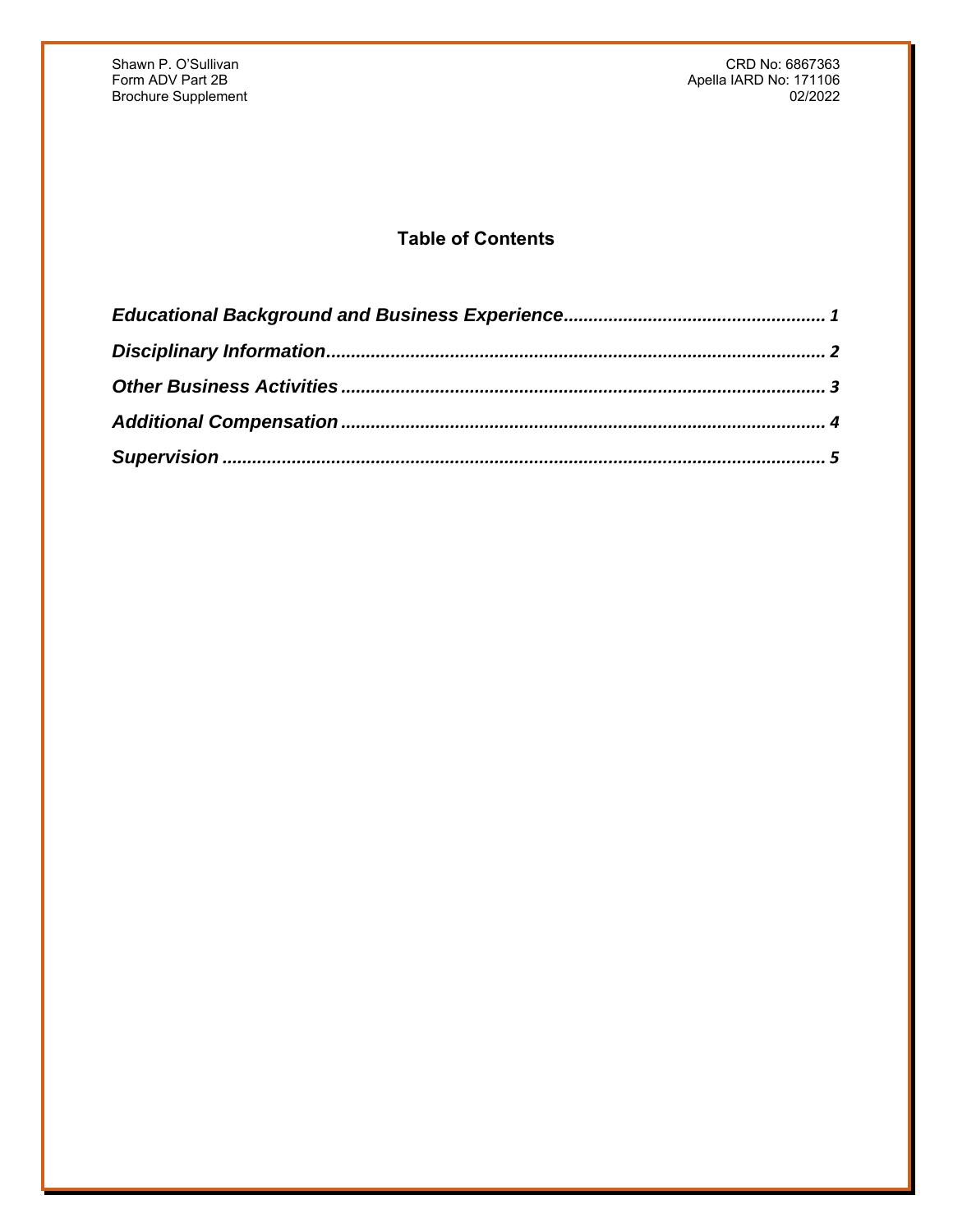## *Educational Background and Business Experience*

Form ADV Part 2B, Item 2

#### **Shawn P. O'Sullivan**

*Year of Birth:* 1995 *Formal Education after High School:* 

University of Connecticut, B.A., Economics, 2017

*Business Background for the Previous Five Years:* 

- Mr. O'Sullivan is registered as an Investment Adviser Representative with Apella.
- Mr. O'Sullivan started with Apella in 2017. Mr. O'Sullivan was previously an Operations Manager for Apella. Currently Mr. O'Sullivan is an investment advisor representative.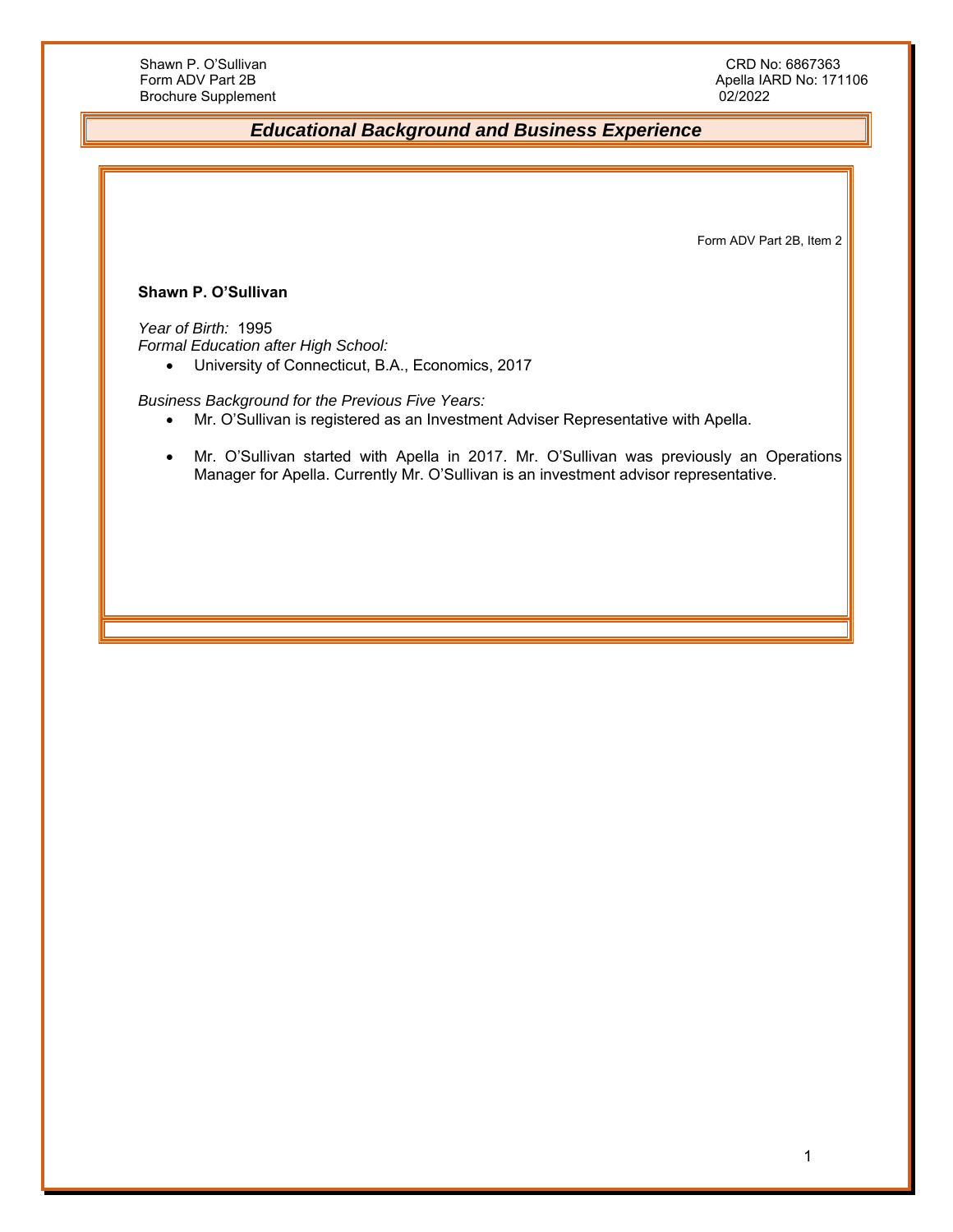## *Disciplinary Information*

#### Form ADV Part 2B, Item 3

Apella is required to disclose all material facts regarding any legal or disciplinary events that would be material to your evaluation of each supervised person providing investment advice.

#### **Shawn P. O'Sullivan**

No information is applicable to this item for Mr. O'Sullivan.

- A. Mr. O'Sullivan has never been subject to a criminal or civil action in a domestic, foreign or military court of competent jurisdiction in which the supervised person
	- 1. was convicted of, or plead guilty or nolo contendere ("no contest") to (a) any felony; (b) a misdemeanor that involved investments or an investment-related business, fraud, false statements or omissions, wrongful taking of property, bribery, perjury, forgery, counterfeiting, or extortion; or (c) a conspiracy to commit any of these offenses;
	- 2. is the named subject of a pending criminal proceeding that involves an investment-related business, fraud, false statements or omissions, wrongful taking of property, bribery, perjury, forgery, counterfeiting, extortion, or a conspiracy to commit any of these offenses;
	- 3. was found to have been involved in a violation of an investment-related statute or regulation; or
	- 4. was the subject of any order, judgment, or decree permanently or temporarily enjoining, or otherwise limiting, the supervised person from engaging in any investment-related activity, or from violating any investment-related statute, rule, or order.
- B. Mr. O'Sullivan has never been subject to an administrative proceeding before the SEC, any other federal regulatory agency, any state regulatory agency, or any foreign financial regulatory authority in which the supervised person
	- 1. was found to have caused an investment-related business to lose its authorization to do business; or
	- 2. was found to have been involved in a violation of an investment-related statute or regulation and was the subject of an order by the agency or authority
		- a) denying, suspending, or revoking the authorization of the supervised person to act in an investment-related business;
		- b) barring or suspending the supervised person's association with an investment-related business;
		- c) otherwise significantly limiting the supervised person's investment-related activities; or
		- d) imposing a civil money penalty of more than \$2,500 on the supervised person.
- C. Mr. O'Sullivan has never been subject to a self-regulatory organization (SRO) proceeding in which the supervised person
	- 1. was found to have caused an investment-related business to lose its authorization to do business; or
	- 2. was found to have been involved in a violation of the SRO's rules and was: (i) barred or suspended from membership or from association with other members, or was expelled from membership; (ii) otherwise significantly limited from investment-related activities; or (iii) fined more than \$2,500.
- D. Mr. O'Sullivan has never been subject to any other proceeding in which a professional attainment, designation, or license of the supervised person was revoked or suspended because of a violation of rules relating to professional conduct.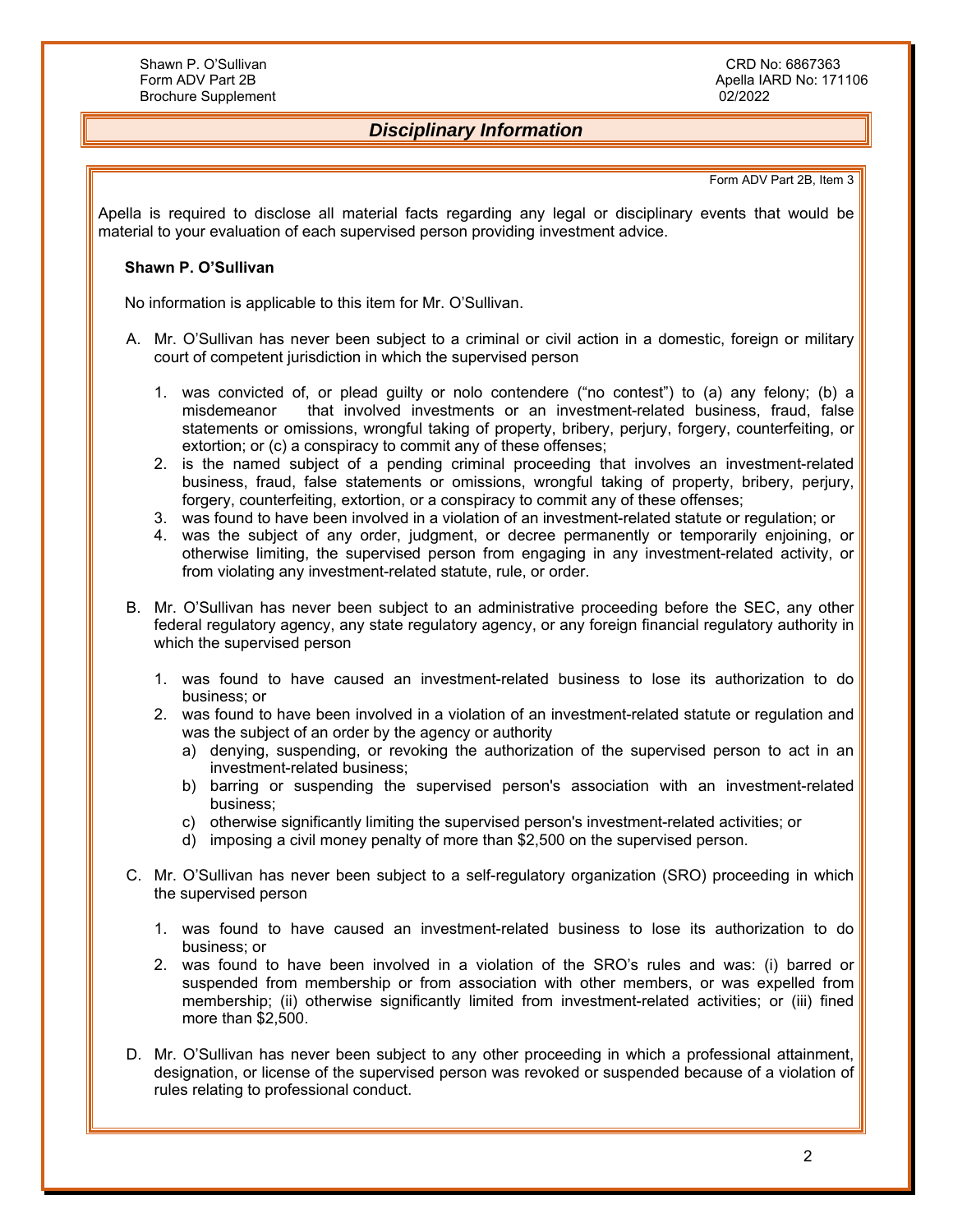Apella IARD No: 171106<br>02/2022

## *Other Business Activities*

### **Shawn P. O'Sullivan**

Form ADV Part 2B, Item 4

Mr. O'Sullivan has no outside business activities.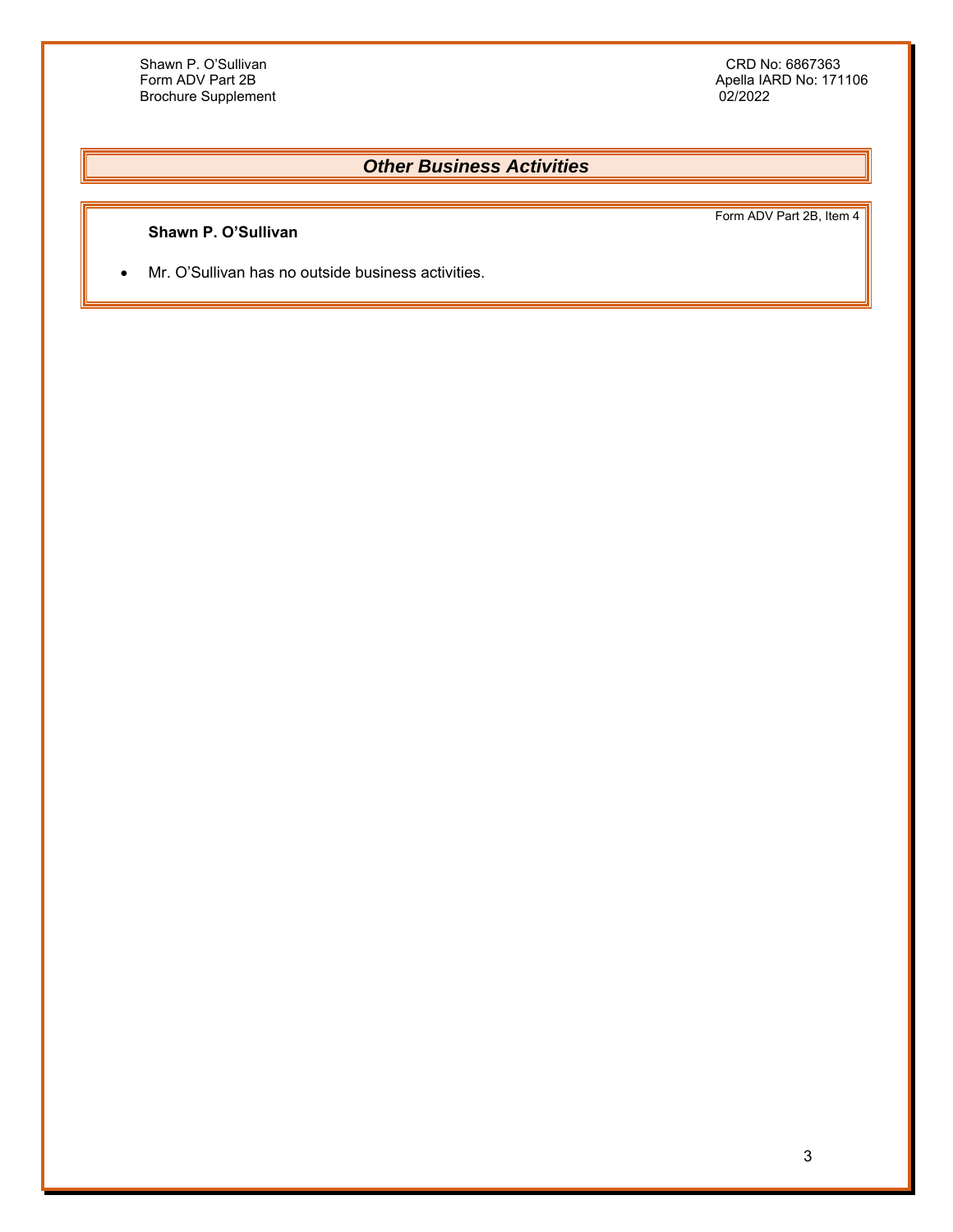Shawn P. O'Sullivan CRD Notes and CRD Notes and CRD Notes and CRD Notes and CRD Notes and CRD Notes are CRD No<br>
CRD Notes and CRD Notes and CRD Notes and CRD Notes are CRD Notes and CRD Notes are CRD Notes and CRD Notes an Brochure Supplement

Apella IARD No: 171106<br>02/2022

## *Additional Compensation*

Form ADV Part 2B, Item 5

• Mr. O'Sullivan does not receive any additional compensation such as, but not limited to, sales awards, other prizes and from any other source outside of Apella.